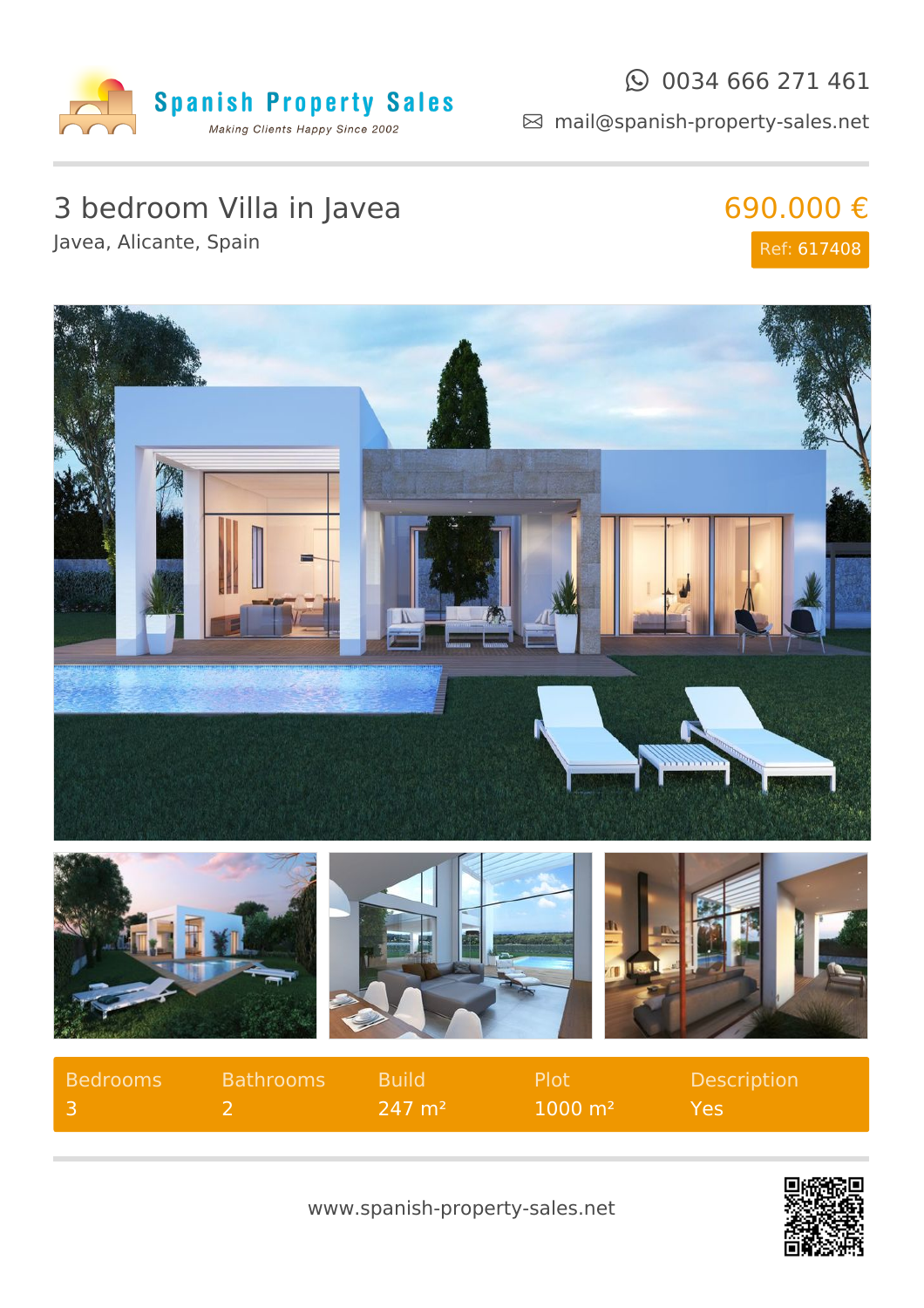

690.000 €

Ref: 617408

mail@spanish-property-sales.net

## 3 bedroom Villa in Javea

Javea, Alicante, Spain

#### Description

This excellent villa for sale in Javea is presented by one of Javea best established promotors and offer both excellent value for money and very good build qualities. The location is a beautiful housing complex based on the principles of integration with its surroundings and respect for the environment. Located next to the prestigious El Tosalet urbanisation, an easily accessed location, close to both beaches and facilities. The constructors pursue the philosophy of respecting the environment and architectural harmony, but from a contemporary stance, with a more open style of architecture which allows nature to be present in the interior of each villa, and to let light illuminate each of its corners. As such, the Villa for sale in Javea provides all the privacy you need, whilst also letting you make the most of the Mediterranean light. These are very modern villas, completely integrated with their surroundings, that will allow you to live with all comforts, as they are houses built to the highest standards of quality and with the very best materials. In addition, you will have options for all the technology and home automation services that you would expect from your home. Please feel free to contact us for more detailed specifications. The Villa for sale in Javea is a short distance to the pretty beaches which have gained in popularity in recent years as a family friendly holiday destinations that is one of the closer mainland points to Ibiza, sharing similar standard of beaches, landscapes but without the sky high prices, budget tourism and or course is not on an island. Although this is a holiday destination, low season months are still busy where perhaps only a small number of restaurants close in the winter weeks. Tempratures in the low season rarely dip below 10 C during the day. All this means its a fantastic place to live all year around.